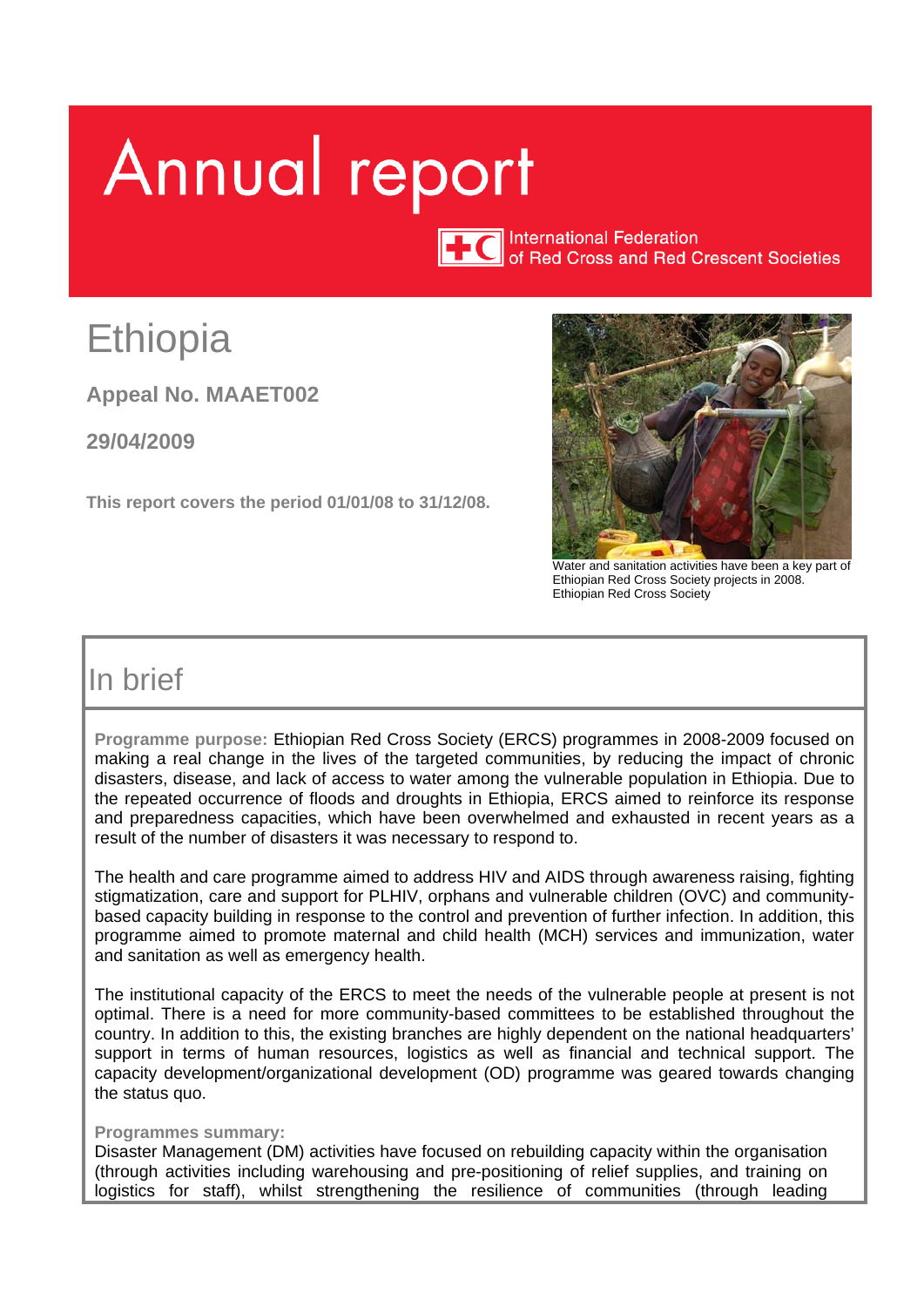Vulnerability and Capacity Assessments (VCA), disaster response preparedness and planning, and addressing underlying causal factors such as deforestation) and continuing to provide relief in emergency situations (responding to both large and small emergencies across the country). In total there have been approximately 504,100 beneficiaries of the range of DM activities supported under this appeal.

Health and Care activities cover a wide variety of areas, from water and sanitation (developing capacity and infrastructure in several branches) to first aid and epidemic prevention through immunisation drives. Substantial progress has been made in all of these areas. In total there have been approximately 4,059,750 beneficiaries of the range of Health and Care activities supported under this appeal.

Organisational Development has focused on refining working procedures, and improving organisational governance. Guidelines on membership, volunteer and income generating building management were developed and revised. Branch capacity assessment (BCA) tools were developed and tested. Board elections took place at all levels of the organisation and the ERCS's 14<sup>th</sup> General Assembly was held. Awareness was created within the organisation on the integrated branch development model. Exchanges between staff and volunteers of the branches were held to improve organisational performance. International exchanges were also organized with the National Society of Israel. In total 316 ERCS staff, volunteers and board members directly benefitted from these activities. A further 1244 directly benefitted from the printing of new ID cards, collective agreements and certificates of leadership. All thirty-eight branches will benefit directly from these activities.

**Financial situation**: The total 2008 budget is CHF 1,735,285 of which 68 per cent was covered. Expenditure overall was 77 per cent of the amount received. The variation between sums received and spent partly results from the late start of water and sanitation activities, as well as from delays in implementing a range of other activities resulting from the ERCS being stretched by emergency responses. These activities have largely been rescheduled for the first half of 2009.

#### **[Click here to go directly to the attached financial report.](http://www.ifrc.org/docs/appeals/annual08/MAAET00208arf.pdf)**

See also: [MDRET004 Ethiopia: Floods](http://www.ifrc.org/docs/appeals/07/MDRET004EA.pdf)  MDRET005 [Ethiopia: Food Insecurity](http://www.ifrc.org/docs/appeals/08/MDRET005.pdf)  [MDR64003 Horn of Africa: Exceptional Food Security Crisis](http://www.ifrc.org/docs/appeals/08/MDR64003EA1.pdf) 

No. of people we help: Across all sectors there were approximately 4,558,670 beneficiaries of ERCS activities supported through this appeal. This number includes an estimation of the number of people reached by Community Based First Aid health messages and numbers of people who will benefit from accurate planning of aid interventions through ERCS support to crop assessment and carrying out Vulnerability and Capacity Assessment exercises.

#### **Our partners:**

The ERCS and Federation Country Representation work with a number of partners when implementing programmes. The first crucial set of relationships is with the donors to the Country Plan/Annual Appeal, without which the progress described here would not be possible. A range of National Red Cross Red Crescent Societies support the appeal, including Swedish Red Cross, Belgium Red Cross (Flanders), Cyprus Red Cross and the Government of Greece. There was also particular support for disaster management activities from the UK's Department for International Development (DFID).

A further set of crucial relationships are with Participating National Societies (PNS) operating bilateral programmes in Ethiopia. Many of these programmes provide an important complement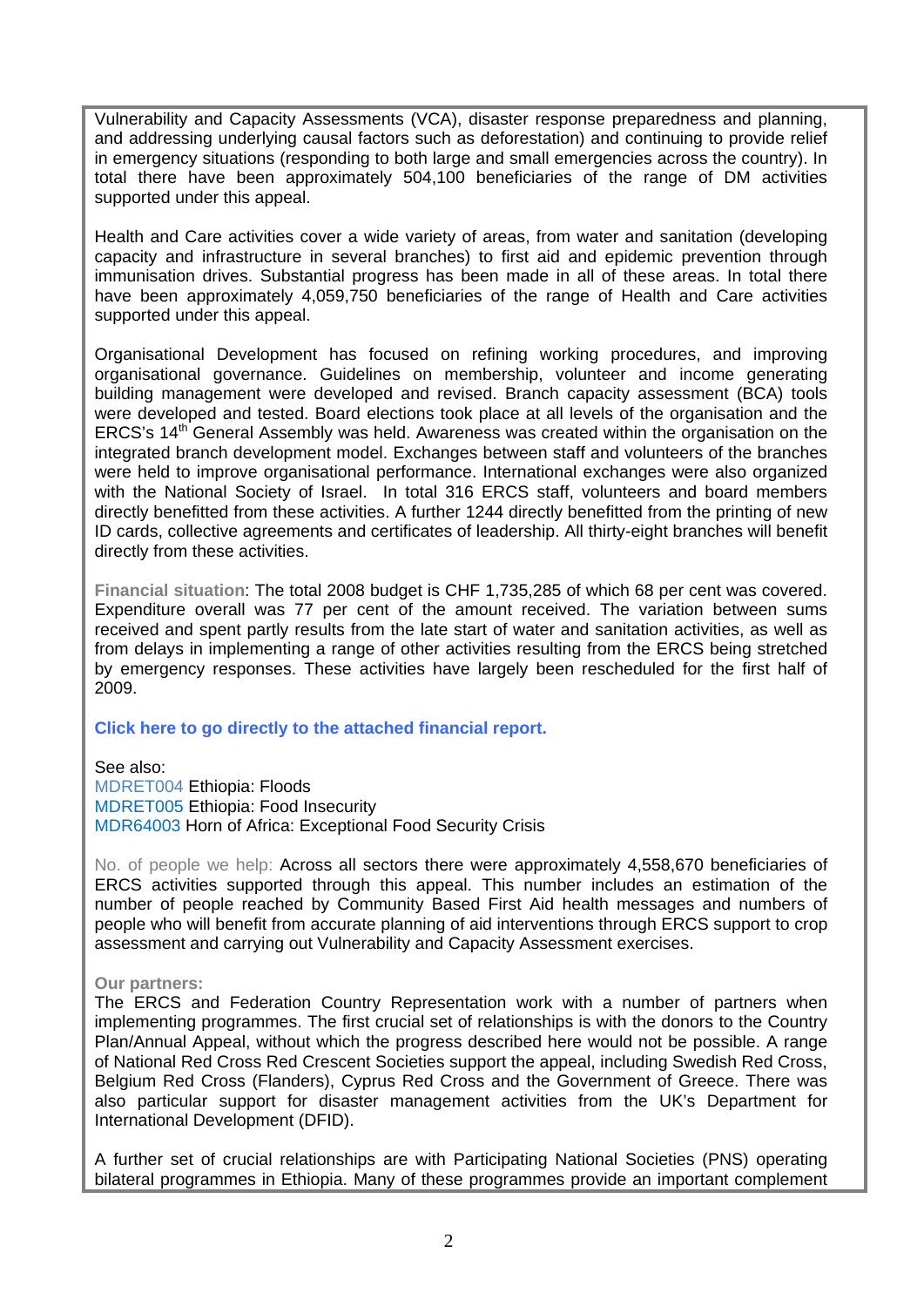to the activities supported under the Country Plan (for example with the Danish, British and German Red Cross Societies' work on HIV and AIDS, the Spanish Red Cross Society's work on food security). There are a variety of partnerships outside the movement, which include government ministries – especially the ministries of health, and agriculture and rural development (which has responsibility for disaster management). There was continuing close cooperation with local and regional levels of government, crucial when implementing communityoriented health and disaster management interventions. Finally the most important partners of all are the communities from where we draw the volunteers that implement and are essential to the success of all our programmes.

## **Context**

 $\overline{a}$ 

The reporting period was marked by deteriorating food security situation in Ethiopia. This followed problems with poor harvests in 2007 resulting from widespread flooding and the failure of the short *belg* rains in early 2008. The southern and eastern parts of the country were the most affected. In October 2008 the joint government and United Nations "Revised Humanitarian Requirements" document revised the numbers of people in need of emergency food relief upwards to 6.4 million. This compares with the original assessment of 2.2 million in need in April 2008, itself revised upward to 4.6 million in July 2008. Whilst malnutrition rates and admissions to therapeutic feeding programmes declined to some extent following the harvest in the last quarter of the year, the situation remained extremely precarious. To respond to this situation (not just affecting Ethiopia, but the surrounding countries too), the Federation launched a major regional appeal to address both acute and underlying food security in the Horn of Africa region (see related appeals, above).

Both food price inflation and general inflation were high throughout 2008, though after stabilizing in September and October, food prices began to decline relative to the preceding months. However they remained extremely high compared to one year previously, with prices of *teff* (the staple Ethiopian grain) remaining more than double what they were the year before in December 2008. This stabilization of prices was closely linked to the arrival of foodstuffs from the main harvests on the markets.

Rainfall during the main *meher* rainy season was good, and a recent crop and food assessment by FAO and WFP<sup>1</sup> reported that production of cereals and pulses from the meher harvest was about ten per cent higher in 2008 than in 2007.

It was reported that as the year progressed the intensity of the conflict between the government and armed groups in Somali region (of which the Ogaden National Liberation Front is the most significant) decreased. However, the region is still insecure, and there are regular clashes.

There have been sporadic outbreaks of Acute Watery Diarrhoea, though not reaching the levels of 2006 and 2007, and these were concentrated during the main rainy season.

<sup>&</sup>lt;sup>1</sup> Special Report, FAO/WFP Crop and Food Security Assessment Mission to Ethiopia, January 2009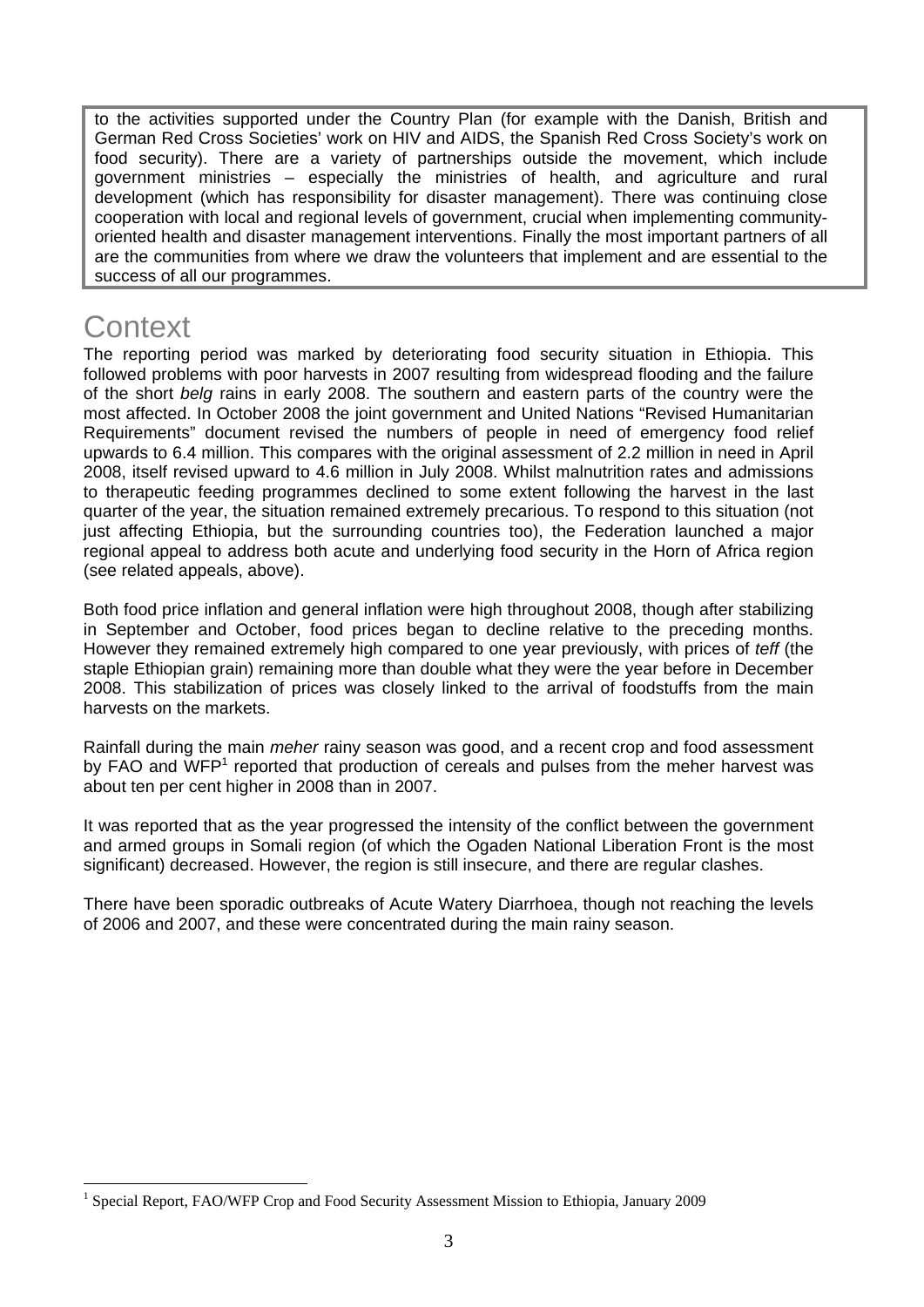## Progress towards outcomes

## Disaster Management

**Global Agenda Goal 1:** Reduce the number of deaths, injuries, and impact from disasters.

#### **Programme component 1: Disaster Preparedness**

#### **Outcomes/Expected results:**

- Strengthened ERCS preparedness for floods and droughts at community level;
- Improved community awareness on the impact of environmental degradation;
- Decreased number of deaths and injuries from traffic accidents.

#### **Achievements:**

- Two Vulnerability and Capacity Assessment (VCA) trainings were conducted during 2008. The first was held in Gisha Rabel district, Amhara region at the end of June, whilst the second took place in Awassa, the capital of SNNP region at the end of October. A total of 22 ERCS workers were trained, eight in Amhara and fourteen in SNNP. In both cases, the participants were drawn from a selection of zone and regional branches. The participatory training explored a range of issues, such as the relationships between vulnerability and capacity and each was followed by VCA exercises involving the participants together with staff members from national headquarters. These are discussed below under programme component 3.
- Two VCAs were conducted at the end of 2007, and the results of these were reviewed in February 2008. The discussions provided the basis for drawing up proposals to improve food security and disaster preparedness among selected communities in Tigray and Oromia regions. A total of six ERCS staff attended the review meeting.
- After the failure of the short *belg* rains, it was clear that in many areas of the country the food security situation was worsening quickly. The ERCS responded quickly by conducting food security assessments, in March 2008, in six zones in the southern half of the country – Moyale, Bale, Borena, Sidama, Wolaita and Hadiya. These assessments provided the basis for an emergency food security operation in Wolaita zone, funded through emergency appeal MDRET005 – Ethiopia: Food Insecurity. There were eventually 76,000 beneficiaries from this emergency appeal.
- Climate Change awareness raising workshops were conducted in two branches (Wolaita and Harar) for school teachers. The workshops conducted in the last quarter of 2008, gave them a basic understanding of climate change, its causes and effects, and appropriate ways to reduce the impact of disasters resulting from climate change. In total, 200 teachers took part in the awareness raising workshops, most of who were already involved in the Red Cross movement through running HIV and AIDS or environmental protection clubs in their schools.
- In order to enhance the ERCS's ability to respond to emergencies, contingency stocks were built up in several locations across the country. Three branches were selected for prepositioning of non-food relief items – Harar for Eastern Ethiopia, Addis Zemen for Northern Ethiopia and Wolaita branch for the south. It was not possible to conduct a warehouse survey before selecting these locations, but in the west a warehouse survey was carried out in several branches at the end of December 2008.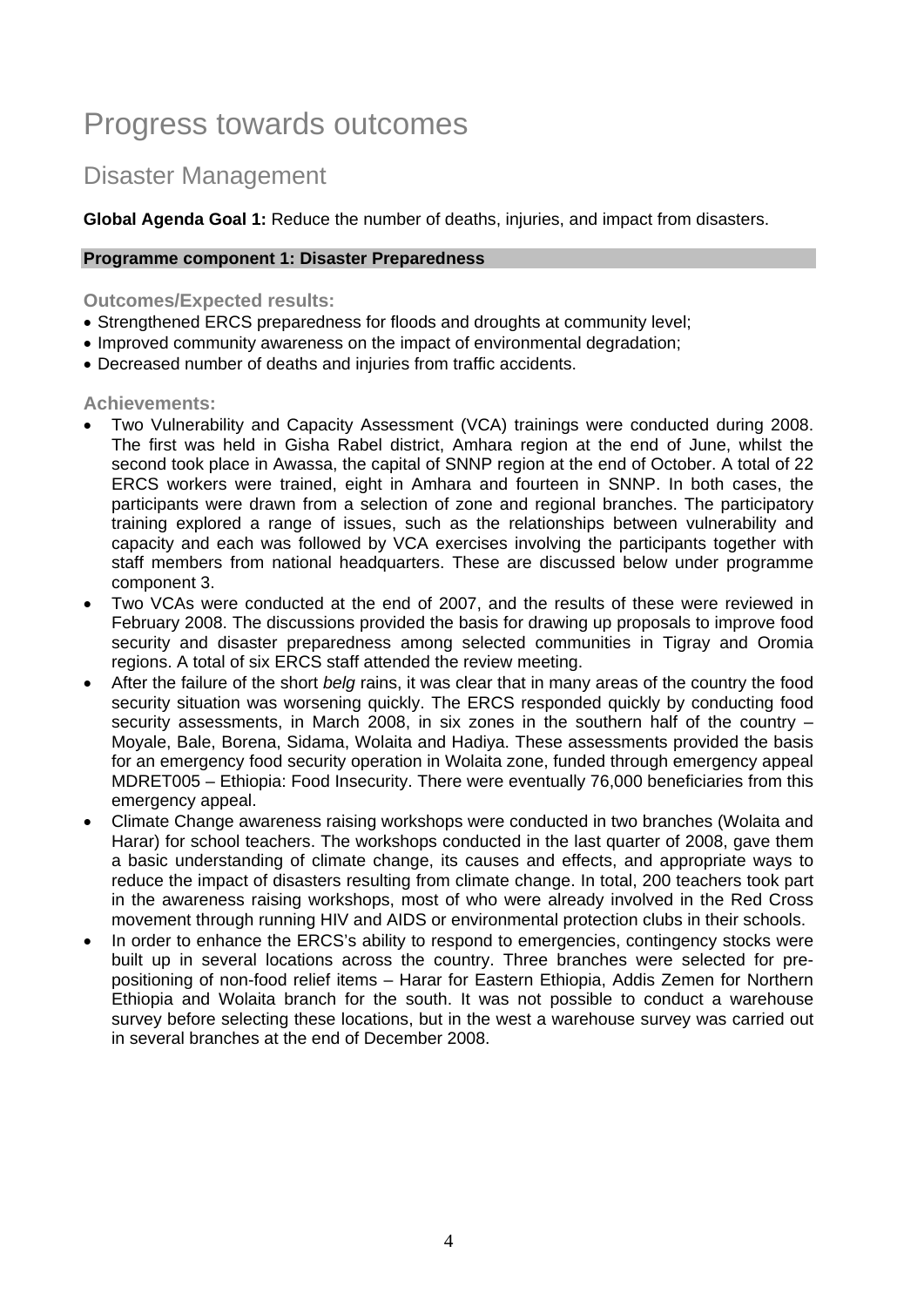| Non food items           | Geographic area          | <b>Location</b>                     | <b>Quantity ordered</b> |
|--------------------------|--------------------------|-------------------------------------|-------------------------|
|                          | <b>Southern Ethiopia</b> | <b>SNNP/Wolaita</b>                 |                         |
| Blanket (1.6mx2.2m)      |                          |                                     | 4,000                   |
| Plastic mat (1.50mx2.5m) |                          |                                     | 4,000                   |
| Cooking pot (5 litre)    |                          |                                     | 2,000                   |
| Soap (250kg)             |                          |                                     | 2,000                   |
| Plastic plate            |                          |                                     | 4,000                   |
| Plastic Cup              |                          |                                     | 2,000                   |
| Plastic sheeting (Roll)  |                          |                                     | 2,000                   |
| Tea pot/kittle           |                          |                                     | 14                      |
| Water guard (bottle)     |                          |                                     | 10,000                  |
| Jerry cans (20 Litre)    |                          |                                     | 2,000                   |
|                          | <b>Eastern Ethiopia</b>  | East Harerghe/<br><b>Harar</b>      |                         |
|                          |                          |                                     |                         |
| Blanket (1.6mx2.2m)      |                          |                                     | 3,000                   |
| Plastic mat (1.50mx2.5m) |                          |                                     | 1,500                   |
| Cooking pot (5 litre)    |                          |                                     | 1,500                   |
| Soap (250kg)             |                          |                                     | 4,000                   |
| Plastic plate            |                          |                                     | 2,000                   |
| <b>Plastic Cup</b>       |                          |                                     | 2,000                   |
| Plastic sheeting (Roll)  |                          |                                     | 10                      |
| Tea pot/kittle           |                          |                                     | 700                     |
| Water guard (bottle)     |                          |                                     | 10,000                  |
| Jerry cans (20 Litre)    |                          |                                     | 3,000                   |
|                          | Northern Ethiopia        | South Gonder/<br><b>Addis Zemen</b> |                         |
| Blanket (1.6mx2.2m)      |                          |                                     | 4,000                   |
| Plastic mat (1.50mx2.5m) |                          |                                     | 2,000                   |
| Cooking pot (5 litre)    |                          |                                     | 2,000                   |
| Soap (250kg)             |                          |                                     | 4,000                   |
| Plastic plate            |                          |                                     | 2,000                   |
| <b>Plastic Cup</b>       |                          |                                     | 2,000                   |
| Plastic sheeting (Roll)  |                          |                                     | 14                      |
| Tea pot/kettle           |                          |                                     | 700                     |
| Water guard (bottle)     |                          |                                     | 10,000                  |
| Jerry cans (20 Litre)    |                          |                                     | 2,000                   |

**Table 1: Contingency stocks ordered from the central warehouse** 

To date the items shown above have been ordered from the ERCS central warehouse using funds from this appeal. However, only soap and jerry cans have been transported to Wolaita, and only jerry cans to Harar, due to the lack of availability of trucks that were planned to be hired from ICRC. Almost all of the items have been delivered to the Addis Zemen warehouse.

• A total of 40 volunteers and staff took part in two separate trainings on flood early warning systems in May 2008. The training events, which took place in Woreta town, Amhara region and Awassa town, SNNP region, took in both general disaster management principles, the specifics of floods, and important steps in responding to floods such as camp management and site selection. The training will allow those staff and volunteers to respond more effectively when next called upon during one of Ethiopia's regular floods.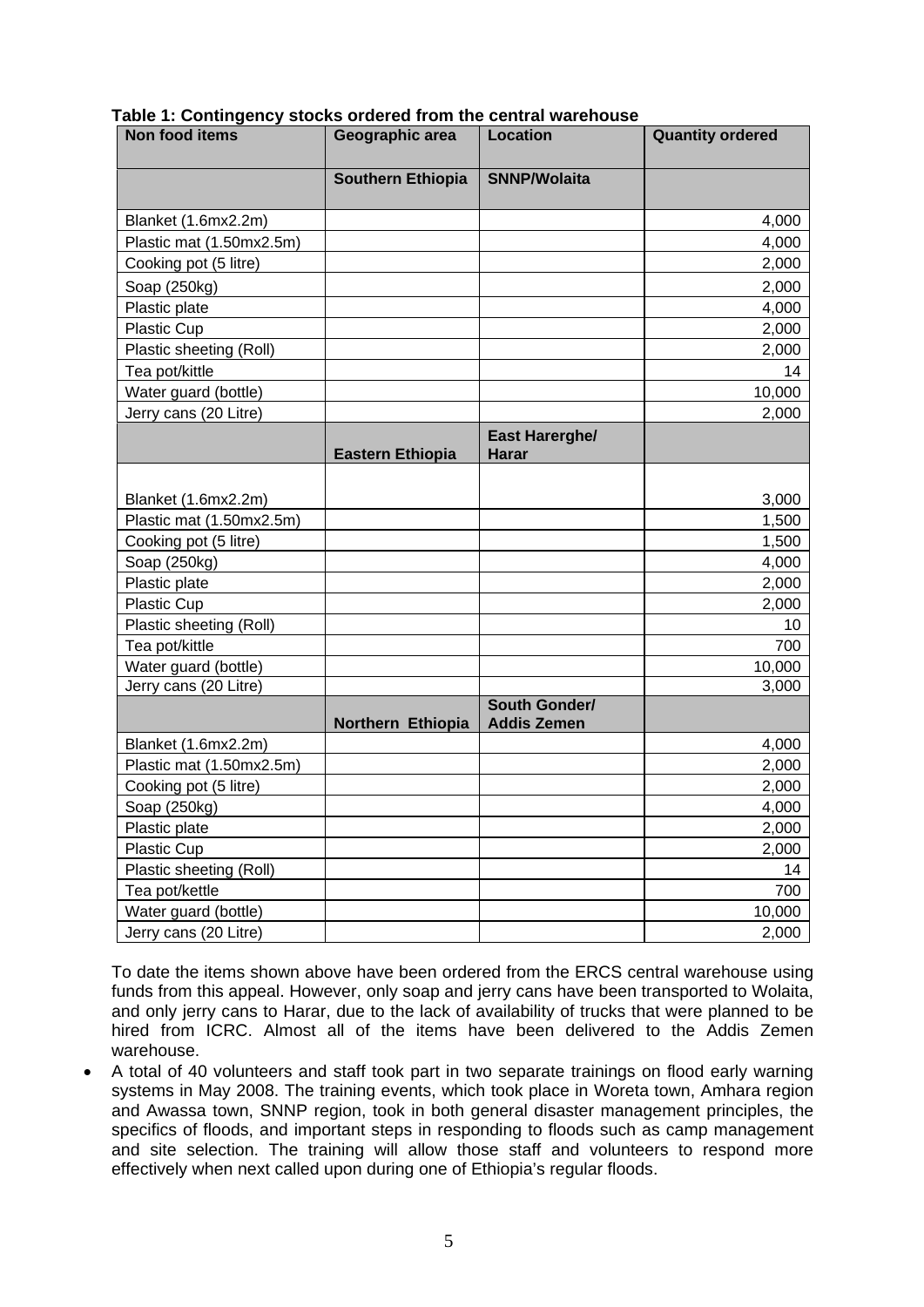- Refresher training on flood response was held in Dire Dawa, Eastern Ethiopia in August 2008 for 37 local people. They had previously undertaken training following serious flooding there in 2006, and had gone on to form flood alert and response committees. The previously covered areas of disaster management were reviewed in the training, and a field exercise was conducted to practice and refine the techniques for alerting the communities, based on the use of whistles and traditional flutes. The exercise additionally identified locations for **10** sirens to be installed, which would act as a further layer of flood notification. To integrate the flood alert and response committees better into the early warning set up, a committee drawn from relevant local government offices and NGOs was created. They will serve as the interface between government sources of information and the local flood response committee members. The roles of both committees were clarified in the training.
- The ERCS supported the Government of Ethiopia's pre- and post-harvest multi-agency crop assessments, providing vehicles and experts in two areas identified as lacking these. One team covered East Gojjam, North Shoa and Awi zones in Amhara region, whilst the second covered Amhara region's South Wollo zone, and Oromia's special zone. Taking twenty-three days, the team looked at harvest and crop condition and assessed the likely impact of various environmental factors, including rainfall, hail and frost. Over 289,700 people were identified as in likely need of food assistance through the assessment, and will benefit from accurate government planning to address their situation.

#### **Programme component 2: Disaster Response: Emergency**

#### **Outcomes/Expected results:**

- Impact of floods and drought disasters on people's lives is reduced:
- Disaster management skills and capacity are improved at institutional level.

#### **Achievements:**

- National disaster response team members have been mobilized where the requirements of an emergency operation or response exceeded the capacity of the local branch. As well as in the above mentioned food security operation in Wolaita, NDRT members were mobilized to respond to the September floods in Gambella region, and for the emergency needs assessments in six zones that preceded the setting up of the Wolaita operation.
- The ERCS continues to respond to smaller-scale disasters such as localized floods or fires. In 2008, over 2,600 people have benefitted from this kind of response. This response is made possible through the pre-positioning of relief supplies described above.

#### **Programme component 3: Disaster Response: Recovery**

#### **Outcomes/Expected results:**

- Improved livelihood of the most vulnerable population affected by floods and drought disasters;
- National Society capacity in food security programming is enhanced.

#### **Achievements:**

- As mentioned above two VCA exercises were conducted alongside VCA trainings in order to entrench the skills developed by the participants, but more importantly to take the opportunity to obtain a deeper understanding of the situation faced by people in the areas of Amhara and SNNP regions considered. Issues that emerged included soil degradation and erosion, access to safe water and absences from school during the dry season due to lack of food. This information will provide the basis for planning interventions in these areas, although proposals are yet to be developed. Eventually over 200,000 people in these areas are expected to benefit from the improved understanding of their situation and the ability to plan effective interventions.
- There have been tree plantation / nursery development activities running in Wolaita and Harar branches between 2003 and 2006, originally supported by ICRC. In 2008, these activities were supported through this appeal. Seedlings are distributed in order to prevent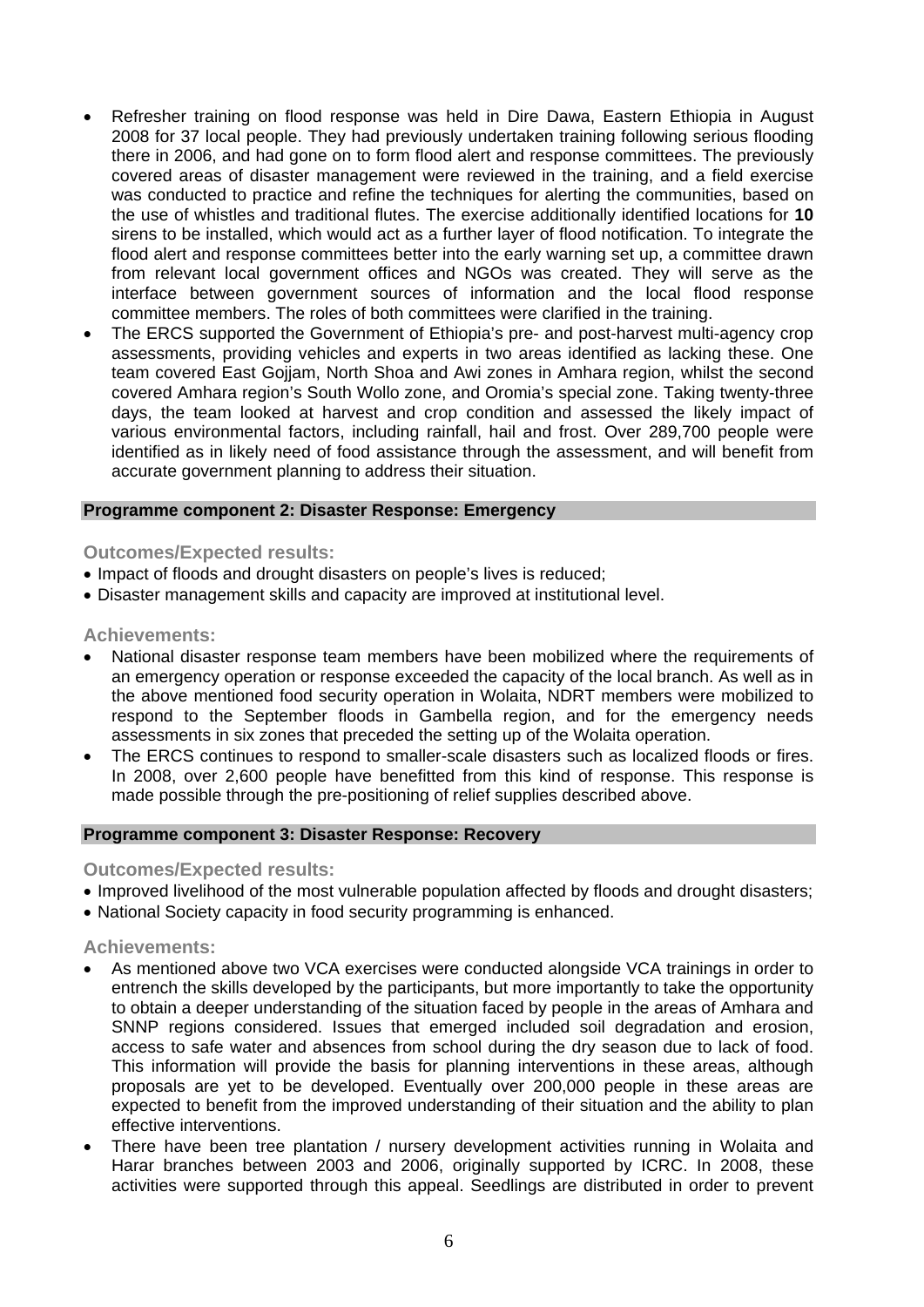soil erosion and water retention, whilst providing livelihood opportunities such as fruit crops or forage for livestock. As such a range of seedlings are distributed, from avocado and mango for fruit, to grevillea to protect the soil. In total 192,000 seedlings were distributed in Wolaita to 10,000 beneficiaries, whereas in Harar, 1,500 beneficiaries received 100,000 seedlings.

#### **Constraints or Challenges:**

- One constraint on the implementation of the disaster management elements of the Country Plan activities has been the recurrent need to respond to major emergency situations. Whilst small scale relief operations can be implemented without great disruption, larger scale responses, such as that run in Wolaita zone, or even slightly more moderate responses such as the efforts in Gambella, stretch very limited resources, making the implementation of the ongoing activities more challenging.
- With reference to the pre-positioning of relief supplies, some problems were discovered with the selected warehouse in Wolaita, and so it is necessary to search for an alternative location that will serve the southern part of the country. An alternative has not yet been found, but the warehouse survey is underway.

## Health and Care

**Global Agenda Goal 2:** Reduce the number of deaths, illnesses and impact from diseases and public health emergencies.

#### **Programme component 1: Maternal and Child Health (MCH)**

**Outcomes/Expected results:**

- Reduced child and maternal morbidity and mortality rates;
- MCH service attendance has increased;
- Improved public awareness on the importance of MCH services and immunization;
- Increased immunisation coverage through routine campaigns for children under five years and pregnant women.

#### **Achievements:**

- Trainings of trainers were organised to bolster the Ministry of Health's national immunization efforts. These trainings reached almost 880 volunteers in between October and December. These volunteers took an active role in the immunization drive in over 80 sub-districts of 5 districts of four zones in the country. These volunteers enabled the immunization programme to be carried out more thoroughly and reach other areas than may otherwise have been possible, acting to prevent the spread of infectious diseases.
- A review workshop (held in April 2008, in Addis Ababa) on the response to 2007's outbreak of Acute Watery Diarrhoea (AWD) also included elements on other infectious diseases. This workshop was funded under the emergency appeal for the floods and subsequent outbreak of AWD, but also provided information and training to the participants on malaria, measles and polio control. There were a total of 41 participants in this workshop.

#### **Programme component 2: HIV and AIDS and TB prevention, control and management**

**Outcomes/Expected results:**

- High level of HIV and AIDS and STI awareness at community level and positive behaviour change
- Improved quality of life and productivity of PLHIV;
- Improved socio-economic condition of orphans and vulnerable children (OVC);
- TB prevention, control and management strengthened.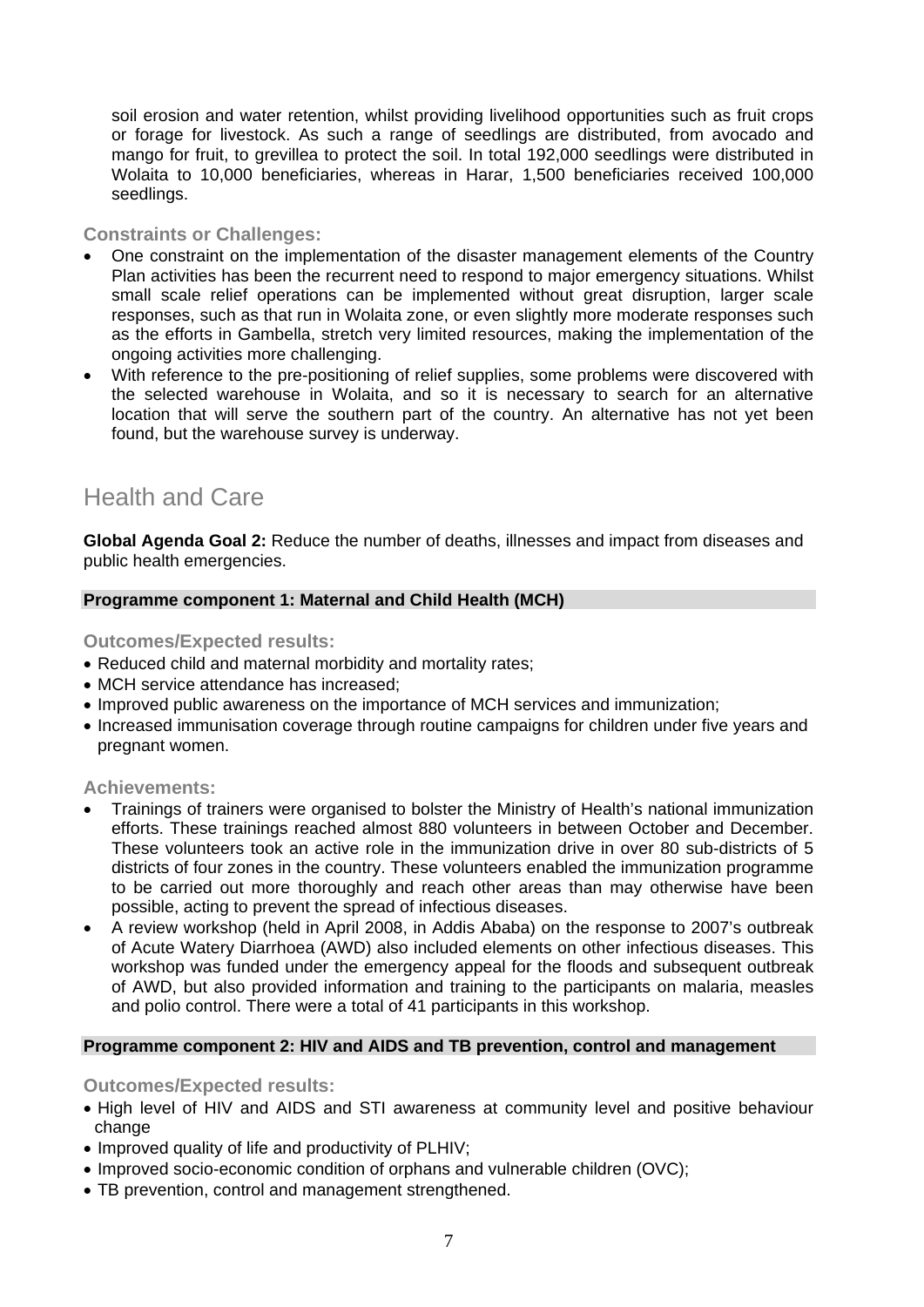No activities were implemented using Federation funding during the reporting period. However a range of activities were implemented using bilateral funding from the British, Danish and German Red Crosses.

#### **Programme component 3: Water and sanitation**

**Outcomes/Expected results:**

- Access to safe water and sanitation services is improved;
- Improved community awareness and understanding on the importance of hygiene and sanitation.

#### **Achievements:**

- The start of planned watsan activities was delayed as it was first necessary to complete the evaluation of the previous phase of the programme. Following the completion of the evaluation in August, and taking on board the comments, the implementation of the planned activities began only in the last quarter of the year.
- The programme activities combine watsan programme activities with branch capacity building, providing the basis for the programme to be implemented successfully.
- As such and as a result of the late start of the programme, activities focused on the capacity building elements within the four selected branches (West Wollega, West Shoa, Wolaita and Gurarghe) - undertaking maintenance at the branch offices, ensuring vehicles were functioning properly, purchasing basic office furniture and arranging exchange visits with a branch (Bench Maji) that had previously undertaken a similar integrated health project. Exchange visits benefitted a total of four staff and one board member from West Wollega and West Shoa branch. In West Wollega and Gurarghe branches there was also training of district and sub-district Red Cross committee members in the fundamental principles of the Movement and in Red Cross activities in Ethiopia. A total of 114 committee members were trained.
- Start-up of the programme activities has been undertaken and in all four branches the locations for water point improvement or development were identified. Additionally in Wolaita nearly 350 sanplat latrine slabs were produced and were ready for distribution by the end of 2008.
- In West Shoa, 21 volunteers received five days of training as members of water committees. Water committees are essential to the longer-term success of water and sanitation activities as they actively manage the use of the water points, arranging payment for repairs when necessary.

#### **Programme component 4: Emergency Health and Psychological Support**

**Outcomes/Expected results:**

- Morbidity and mortality rates related to health emergencies reduced;
- Increased ERCS preparedness (including Avian flu pandemic preparedness) and response to health emergencies:
- The mental and psychological wellbeing of the community and ERCS staff and volunteers enhanced during disasters.

**Achievements:** 

• Activities relating to emergency health during 2008 mainly focused on the ongoing response to 2007's flooding and consequent outbreaks of AWD. As part of this emergency operation, multiple trainings in epidemic preparedness were conducted targeting women who were prominent in their communities or who already played a role in health care such as Traditional Birth Attendants. In total 15,600 volunteers were trained, with these activities being funded under the appeal MDRET004.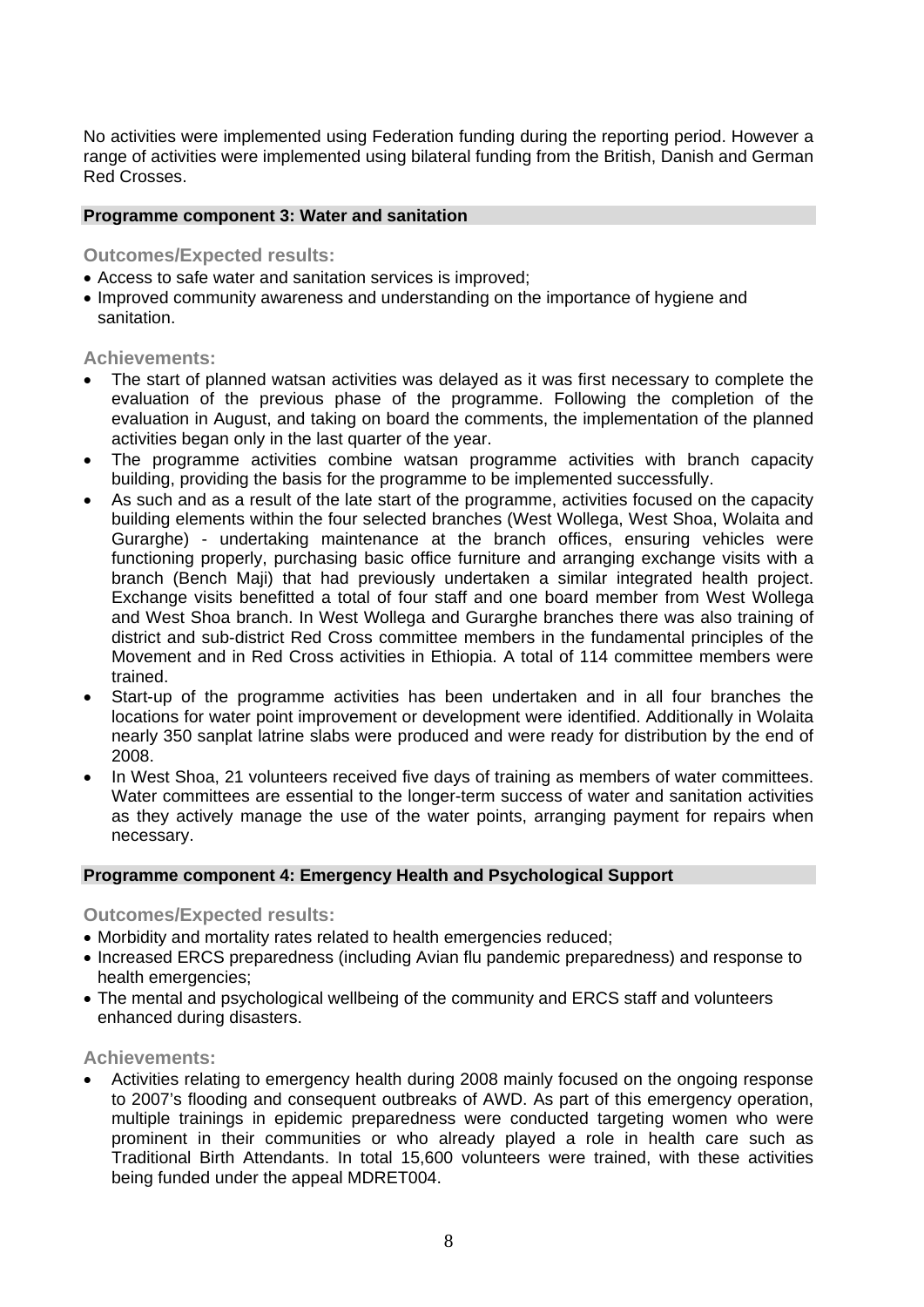• Additionally, the ERCS began preparations for implementing the Federation's global Human Pandemic Preparedness (H2P) programme, funded by USAID. Implementation of this programme will commence in 2009.

#### **Programme component 5: Community-Based First Aid (new)**

The Community Based First Aid (CBFA) activities of the ERCS were not included in the initial Federation annual appeal 2008-2009 for Ethiopia. As such, expected results were not developed in order for them to be reported against.

#### **Achievements:**

- A programme of cascading Community Based First Aid (CBFA) trainings was rolled out. In this programme, two master trainers were trained from each of the sixteen participating branches (thirty-two in total). Each master trainer then trained ten further trainers. Each of these trainers trained ten volunteers in the basic health messages that were to form the core of the programme. A total of 3,200 volunteers were trained.
- Approximately 4,000,000 people were reached by the health messages. The trained volunteers requested time to address a variety of community meetings in their villages, and would use a few minutes to communicate the health messages to the assembled people. The number of beneficiaries given is an approximation based on results from the four branches that have already reported. The spreading of these simple health messages is intended to give people the knowledge of the best ways of preventing (and of acting when they are affected by) common diseases or health problems.
- Additionally, around 50,000 people have benefitted from latrines that have been constructed by people who have been reached through the CBFA programme (this estimate is again based on results from four branches).
- As well as this an ambulance was procured for Afar region. This will benefit approximately 5,500 people in its first year of operations.

#### **Constraints or Challenges:**

- Especially in the first part of the year, there were difficulties moving forward with the activities due to the ongoing response to AWD outbreaks.
- As mentioned above, the start of water and sanitation activities was delayed due to the need to finalize the evaluation of the previous programme. This delay has led to many activities planned to take place within 2008 being carried over into 2009.

### Organizational Development

**Global Agenda Goal 3:** Increase local community, civil society and Red Cross Red Crescent capacity to address the most urgent situations of vulnerability.

#### **Programme component 1: National Society capacity development and OD (headquarters and branches)**

#### **Outcome/Expected result:**

• Increased service delivery by ERCS branches to the most vulnerable populations.

#### **Achievements:**

• After initial testing in two branches, the branch capacity assessment (BCA) tools were used to examine the capacity of six branches. These included the four selected for the water and sanitation activities discussed above. Addis Ababa branch was also assessed. The results of these assessments will be used to plan further interventions to enhance branch capacity. In the future, the capacity assessment exercise will be conducted in all ERCS branches.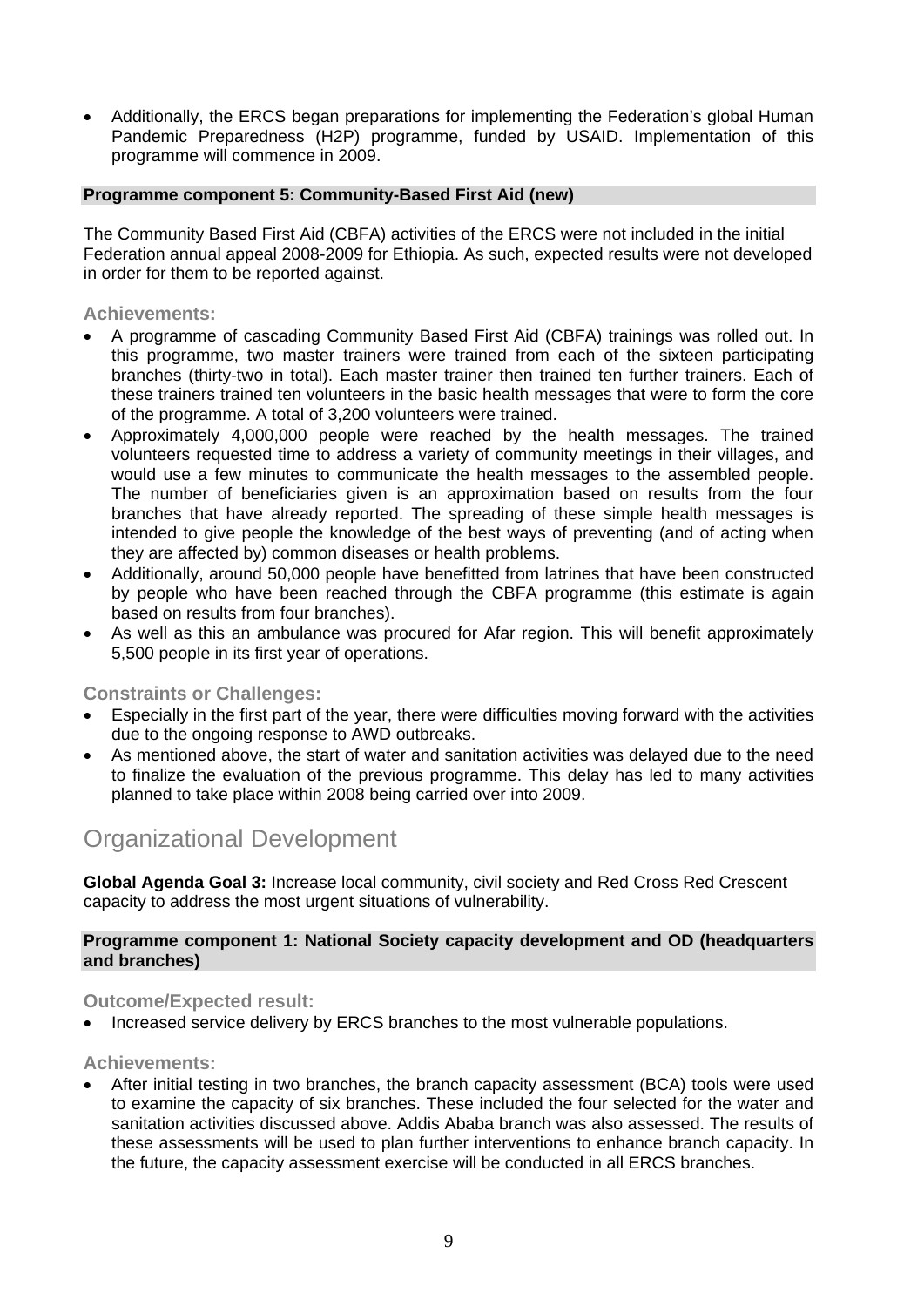- A branch development seminar was conducted in May 2008, which aimed to develop a national plan for integrated branch development. The seminar was attended by 25 ERCS staff, drawn from both the headquarters and branches, and four representatives from the Swedish Red Cross. A variety of areas were discussed including BCA exercises, evaluation of previous watsan programmes and membership management.
- A set of guidelines was developed and then revised which covered the management of membership, volunteers and income generating buildings. This will be rolled out across the organisation.
- Awareness of the model of integrated branch development was raised across the organisation. As this model is based on the characteristics of a well-functioning branch, this activity also helped to deepen knowledge of these characteristics.
- A number of exchanges and visits took place to build the capacity of staff and branches to manage their activities. The Somali region branch secretary and accountant undertook experience sharing visits in four branches as well as the national headquarters. One volunteer and a staff member from the Organizational Development department's youth section took part in an exchange visit in Israel with the Israeli Magen David Adom. The head of the OD department took part in a branch and volunteer management training in Norway in October 2008.
- In October a membership and volunteer management workshop was carried out which looked at the present situation, examined the needs and provided contributions for developing membership and volunteer management guidelines. There were a total of 20 participants from 5 selected branches.

#### **Programme component 2: Governance and Management**

**Outcome/Expected results:** 

Strengthened relationship between ERCS governance and management.

#### **Achievements**

- Board elections were held in accordance to the ERCS charter during 2008. A total of 27 zonal branches held elections, whilst elections were held in eleven regional branches (with seven members sitting on each board at both levels). A total of 266 board members were elected out of which 20 percent were women and 80 percent men. Board members will serve a four year term, from November 2008 to November 2012.
- National board elections were also held in December 2008 at the same time as the ERCS 14<sup>th</sup> General Assembly, which also received support from this appeal. The new President of the Ethiopian Red Cross Society was elected.

#### **Programme component 3: Community Capacity Building**

**Outcomes/Expected results:** 

- Improved membership base;
- Increased action and participation of ERCS volunteers in service delivery.

#### **Achievements**

• Activities were mainly aimed at strengthening ERCS capacity and did not include specific community capacity building activities. There were, however, a range of programmes under the Disaster Management and Health and Care programmes that very actively enhanced the capacity of communities, for example in making appropriate, informed health choices or in responding effectively to floods and other disasters.

#### **Constraints or Challenges:**

• The elections of regional and zonal boards took up a great deal of time, and drew in human resources from the national headquarters as well as the branches. Preparations for the general assembly were also labour and time intensive. This has reduced the time and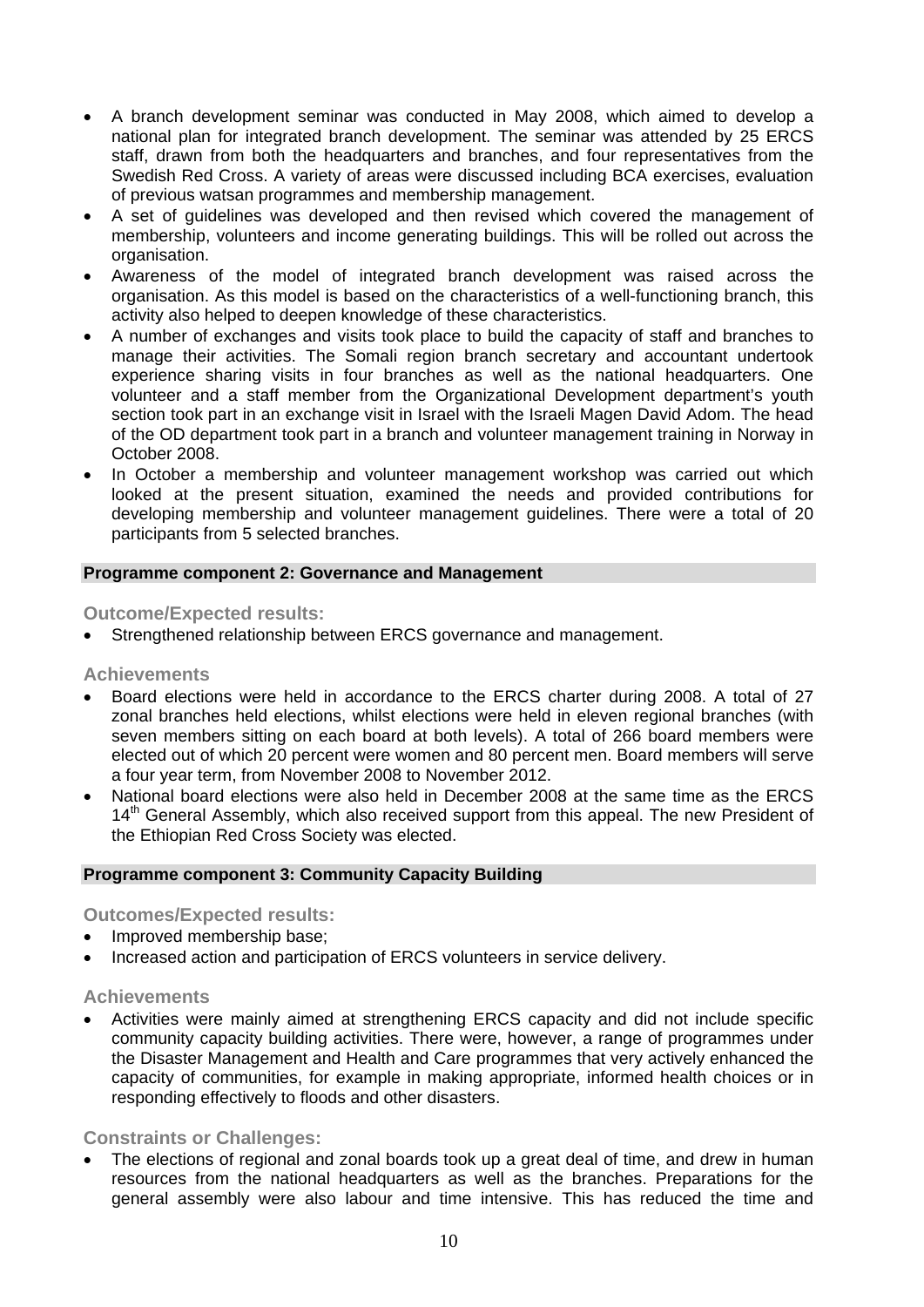resources available for implementing other activities. Activities affected (including a board management relationship workshop and a BCA exercise) will be rescheduled for the first quarter of 2009.

## Principles and Values

**Global Agenda Goal 4:** Promote respect for diversity and human dignity, and reduce intolerance, discrimination and social exclusion.

**Outcomes/Expected results:** 

#### **Programme component 1: Communication Development**

**Outcomes/Expected results:** 

- Increased communications capacity of the public relations department of the ERCS;
- Improved internal communication between the national headquarters and the branches.

#### **Programme component 2: Humanitarian Principles and Values**

#### **Outcomes/Expected results:**

• Awareness of the Code of Conduct, by all ERCS personnel and volunteers.

#### **Achievements:**

Federation funded activities under this area have been postponed until 2009, as a result of inaccurate budgeting at a time of organizational restructuring. However, the ERCS's communications department has remained active, preparing articles on the food security situation that were published on the Federation's website, accompanying international journalists to disaster affected areas and engaging with Ethiopian media through events and media releases to raise the profile of a wide range of programmes.

## Working in partnership

- Movement partners provide a variety of support to the ERCS, including technical expertise in programme design and management, expertise in strengthening support services, and financial support to a broad range of ERCS programmes.
- The ERCS has a three-year Cooperation Agreement Strategy, covering the period 2008- 2010, based on the second phase of the ERCS's five year strategic plan, which forms the basis for partners' support to the ERCS. There is a mixture of multilateral and bilateral support to the ERCS, with contributors to the Federation's Country Plan/Annual Appeal including Swedish Red Cross, Belgium Red Cross (Flanders), Cyprus Red Cross, DFID and the Government of Greece. Bilateral partnerships for ongoing activities are mentioned above and include support from Danish, Spanish, German and British Red Cross Societies.
- Larger emergency interventions which exceed the ERCS's capacity to respond, receive both multilateral and bilateral support from a wide range of Movement partners.
- The International Committee of the Red Cross is a principal partner for International Humanitarian Law and tracing activities.
- Partnerships with the Government of Ethiopia are critical to the success of many ERCS programmes. At the national level, there are strong links with the Ministry of Health, and these links are maintained at the local authority levels, where such links are essential to the success of activities such as immunisation programmes. The ERCS also works closely with the water boards at local authority level, ensuring that there is agreement on water and sanitation needs and priorities and sharing technical knowledge and staff capacity where appropriate. A further key partner at the national level is the Ministry of Agriculture and Rural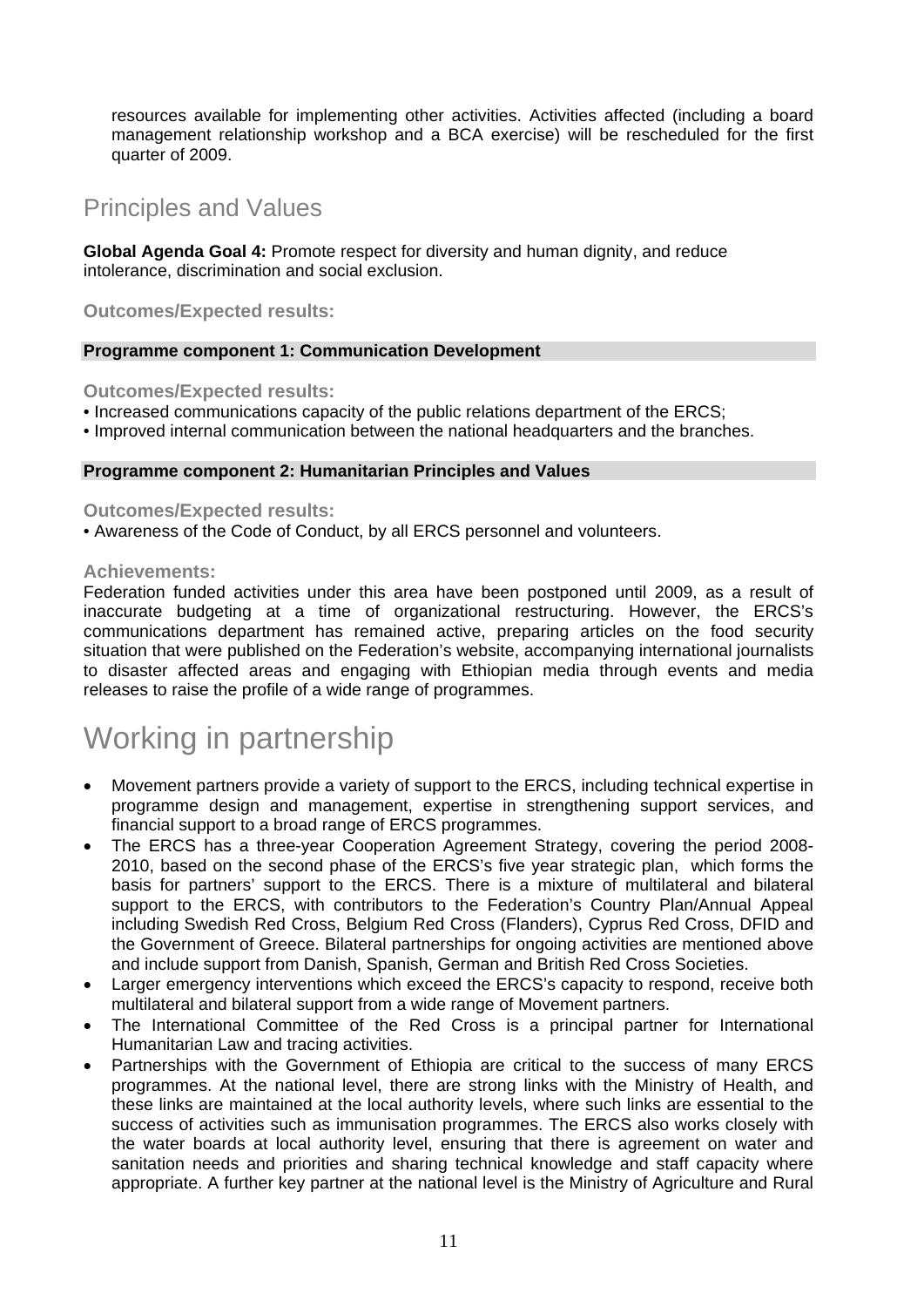Development and specifically the Disaster Management and Food Security Sector (DMFSS) within it. This is the key coordinating body for disaster response and management within the country. Good relations are maintained at the branch level with the regional and local DMFSS staff.

## Contributing to longer-term impact

As mentioned above, an important organisational development activity was running volunteer and staff exchange programmes. This enabled a significant degree of learning and sharing between branches and individuals. This has helped to enhance skills across the branches as they were able to learn from each others' strengths. With each having different strengths this provided more learning opportunities than more formal top-down training.

There has been ongoing support to the areas of planning, monitoring, evaluation, and reporting (PMER) throughout the year. ERCS recruited a reporting officer, financially supported by the Federation, to facilitate the production of reports for donors and internal audiences. In collaboration with the Federation's Zone PMER unit, training on PMER for branch and headquarter managers was done in August 2008, enhancing skills of 24 ERCS staff.

A particular emphasis is placed on monitoring within the HIV programmes, and a monitoring officer was recruited in order to ensure the reliability and timeliness of information, although this position was not funded through the appeal.

In all its activities the ERCS takes its guidance from the Fundamental Principles of the Red Cross Red Crescent, and abides by the Code of Conduct for Disaster Relief. For emergency and humanitarian operations, ERCS strives to abide by relevant Sphere standards.

## Looking ahead

Significant progress has been made in achieving the objectives planned for 2008. Those activities that could not be completed within 2008 will be rescheduled and carried out in 2009.

An area that will be strengthened is data gathering on programme outputs and impact at the beneficiary level.

One challenge that will likely continue through 2009 is that numerous emergency responses required a great deal of time and effort, reducing the resources available for ongoing activities. As a country particularly susceptible to disasters, there is a strong likelihood of needing to square this circle yet again, particularly given the scale of the food security crisis within the country. This underlines the importance of the organizational strengthening activities undertaken under the Country Plan.